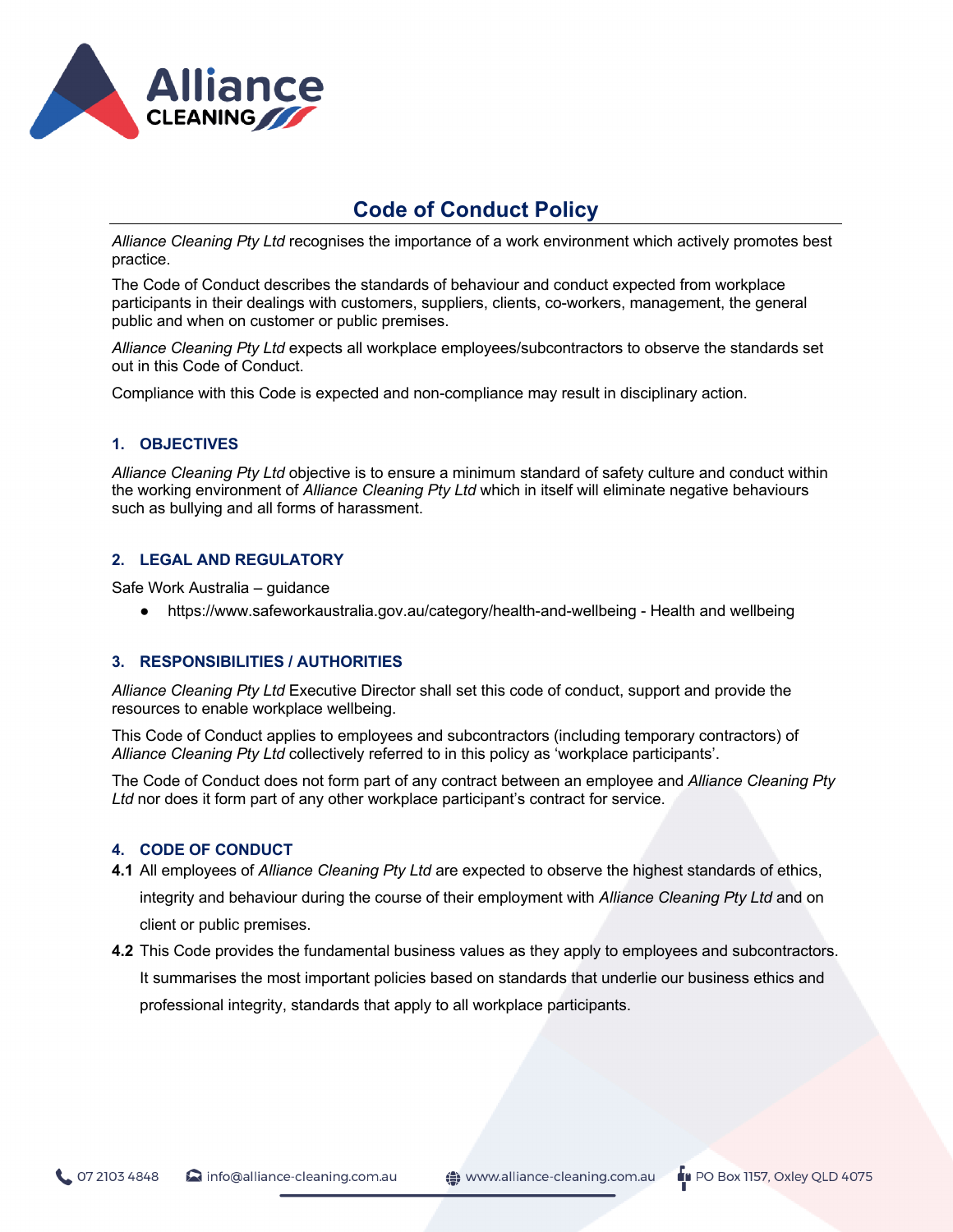

**4.3** As representatives of *Alliance Cleaning Pty Ltd*, all workplace participants are expected to conduct themselves in a professional and courteous manner and observe the following standards of behaviour both inside the workplace and outside the workplace where the workplace participant can be perceived as representing *Alliance Cleaning Pty Ltd:*

### **4.3.1 Laws and regulations**

- Comply with all laws, policies, procedures, rules, regulations and contracts.
- Comply with all lawful and reasonable directions from [Insert company name].
- Promptly report any violations of law, ethical principles, policies and this Code.

## **4.3.2 Honesty and integrity**

- Be honest and fair in dealings with customers, clients, suppliers, co-workers, management and the general public.
- Be truthful in all dealings with persons encountered at the workplace.
- Display the appropriate image of professionalism at your workplace. Wear the required uniform, safety equipment or work clothes, and if a workplace participant wears their own clothes, ensure their appearance is neat and tidy.
- Treat customers, clients, suppliers, co-workers, company management and the general public in a non-discriminatory manner with proper regard for their rights and dignity. In this regard, discrimination, victimisation or harassment based on a person's race, colour, creed, religion, national origin, citizenship, age, sex, sexual orientation, marital status, union membership or nonmembership, mental or physical disability, or any other classification protected by law will not be tolerated.
- Respect *Alliance Cleaning Pty Ltd* ownership of all of its equipment, supplies, records and property.
- Refrain from any form of conduct which may cause any reasonable person unwarranted offence or embarrassment or give rise to the reasonable suspicion or appearance of improper conduct or biased performance.
- Maintain during employment with *Alliance Cleaning Pty Ltd* and after the termination of employment, the confidentiality of any confidential information, records or other materials acquired during the employment with *Alliance Cleaning Pty Ltd.*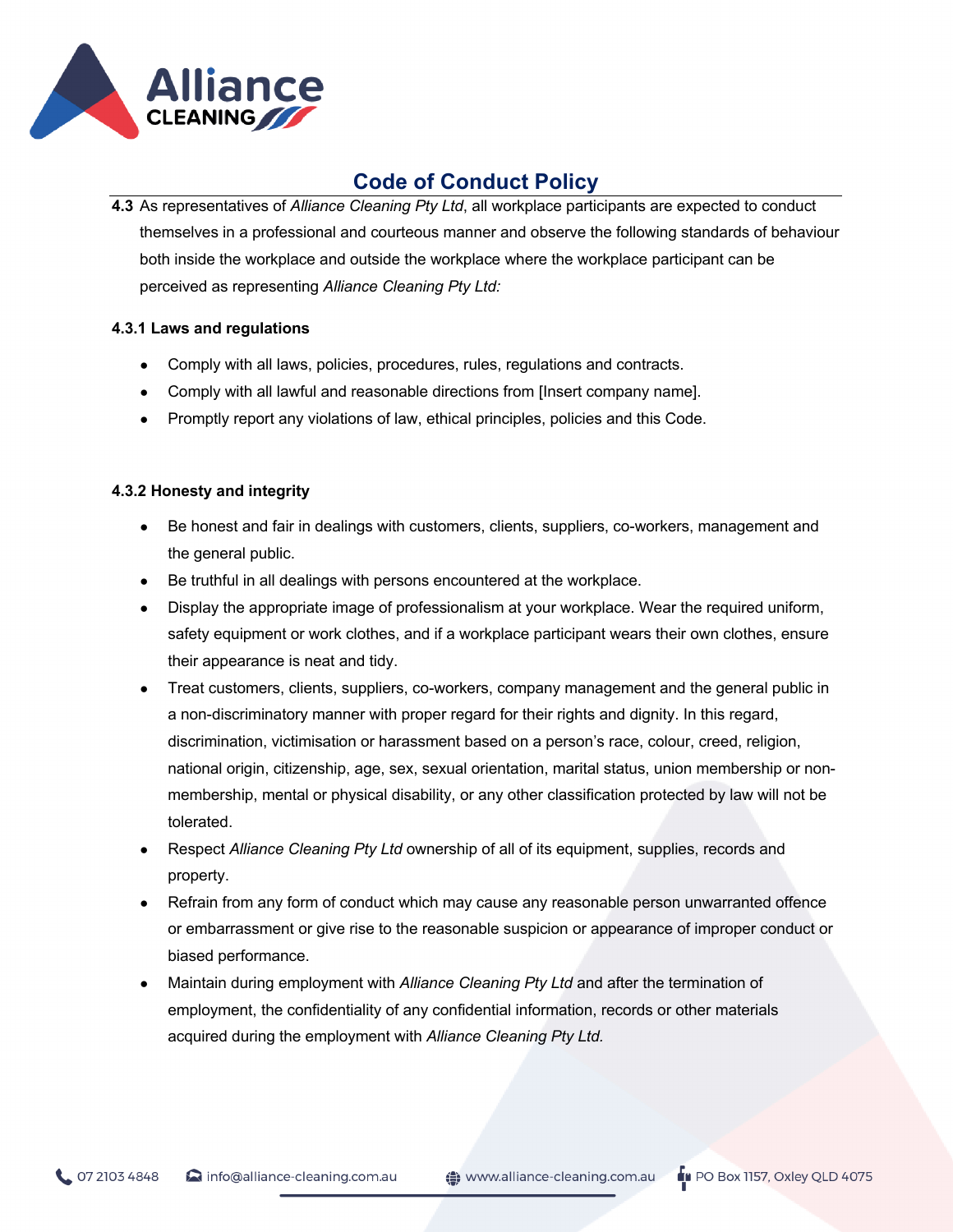

While employed at *Alliance Cleaning Pty Ltd*, not accept any employment with another organisation that is a supplier or competitor of *Alliance Cleaning Pty Ltd*, or any other employment that is in conflict with your position at *Alliance Cleaning Pty Ltd*.

### **4.3.3 Worker / subcontractor behaviour**

- Maintain punctuality. If a workplace participant is late or cannot report for work, telephone and let the supervisor know as soon as possible.
- Do not use work time for your own private gain. If a workplace participant is required to leave the work premises for personal reasons they should advise their Manager well in advance.
- Observe health and safety policies and obligations and co-operate with all procedures and initiatives taken by *Alliance Cleaning Pty Ltd* in the interests of both your safety and that of the public.
- Do not act with improper or ulterior purpose or on irrelevant grounds.
- Never demand or request any gift or benefit in connection with employment or engagement.
- Do not make any unauthorised statements to the media about *Alliance Cleaning Pty Ltd* business (requests for media statements should be referred to the line manager).
- Do not fight in the workplace.
- Do not swear in the workplace.
- Do not smoke during working hours unless during prescribed breaks and within designated areas as prescribed by the worksite/location owners.

### **4.3.4 Training, awareness and development**

- Maintain and develop the knowledge and skills necessary to carry out your duties and responsibilities. Training and awareness is provided.
- Never report for work under the influence of illicit drugs or alcohol. If a workplace participant is taking prescription medication, they must inform their manager. Workplace participants may be required to produce medical evidence to prove their medication does not affect their capacity to work and to work safely.